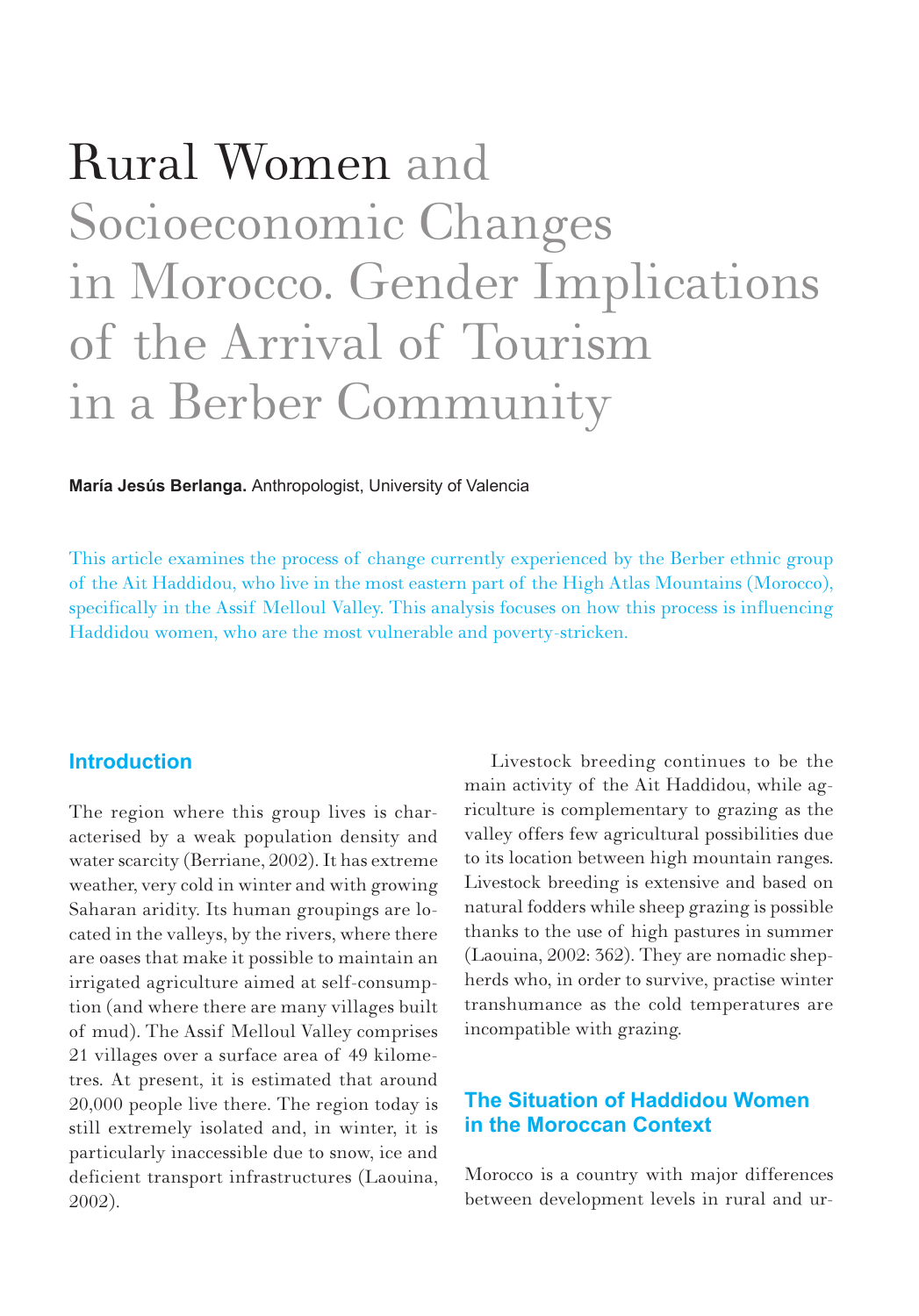ban areas, the former with greater poverty and more difficult living conditions. This means that although Moroccan women in general have higher levels of social vulnerability than men, women living in rural areas are even more poverty-stricken and socially-excluded. As Berriane (2002b: 343) points out, the Moroccan mountain areas have been marginalised by the public authorities and there have been no real efforts to provide them with facilities as has happened in prairie areas. This is especially important if we take into account that mountains cover 21% of the national territory (Berriane, 2002b: 342-343).

At present, rural women still endure serious shortcomings in terms of basic facilities. For instance, access to drinking water and electricity continue to be major obstacles for rural communities although in recent years important efforts have been made to increase the number of rural communities with these resources. Moreover, we cannot forget that, as the UN states, within the priority needs of the rural world, electricity occupies first position, followed by roads and access to drinking water as the deficiency in basic infrastructures results in higher poverty levels (UNDP, 2000: 16-18).

#### They also suffer the consequences of the patriarchal and patrilocal system, whose norms and functions empower the male community

Haddidou women suffer from the same deficiencies that affect the rural world in Morocco in general and, as happens in other rural populations of the country, they also suffer the consequences of the patriarchal and patrilocal system, whose norms and functions empower the male community. The marked gender division of work marginalises women who are banned from having a paid job, which condemns them to financial dependence on the men of their family. Traditionally, in Haddidou

society men were regarded as warriors – faced with the historical need to defend the territory –, while women were responsible for looking after the family, thereby resulting in balance and complementarity in the tasks they perform (Kasriel, 1989). However, after Independence – Morocco was a French-Spanish colony from 1912 to 1956 –, Haddidou men lost their military role while women continued to perform the same functions and therefore the social system entered a situation of imbalance which has persisted until today. Moreover, in the mid-1970s, some men went to work in the area of the Middle Atlas. This salaried male employment broke up the old organisation of labour which until then had delegated to women the role of taking care of the family. Since then, new opportunities have gradually emerged, exclusively for men, of paid work.

Therefore, within the group there has been an overexploitation of women as they carry out most domestic and agricultural tasks and also manage the family economy unpaid. Meanwhile, political representation in the valley is the exclusive responsibility of men as they hold all positions. Generally, the presence of women in the political arena is still very weak in Morocco and practically non-existent in the Assif Melloul Valley. In Moroccan society this situation is partly balanced by the presence of women in NGOs (United Nations, 2001: 26). Nevertheless, in the Assif Melloul Valley men also have responsibility in this sector and carry out most of the tasks.

The 1970s brought about a series of socioeconomic transformations that have marked the current development process underway in the Haddidou community and which involved the start of the current process of salaried employment. This was the decade when the valley opened up and was increasingly linked to the national economy, which increased poverty levels in the region and, finally, resulted in the Ait Haddidou emigrating to other regions of the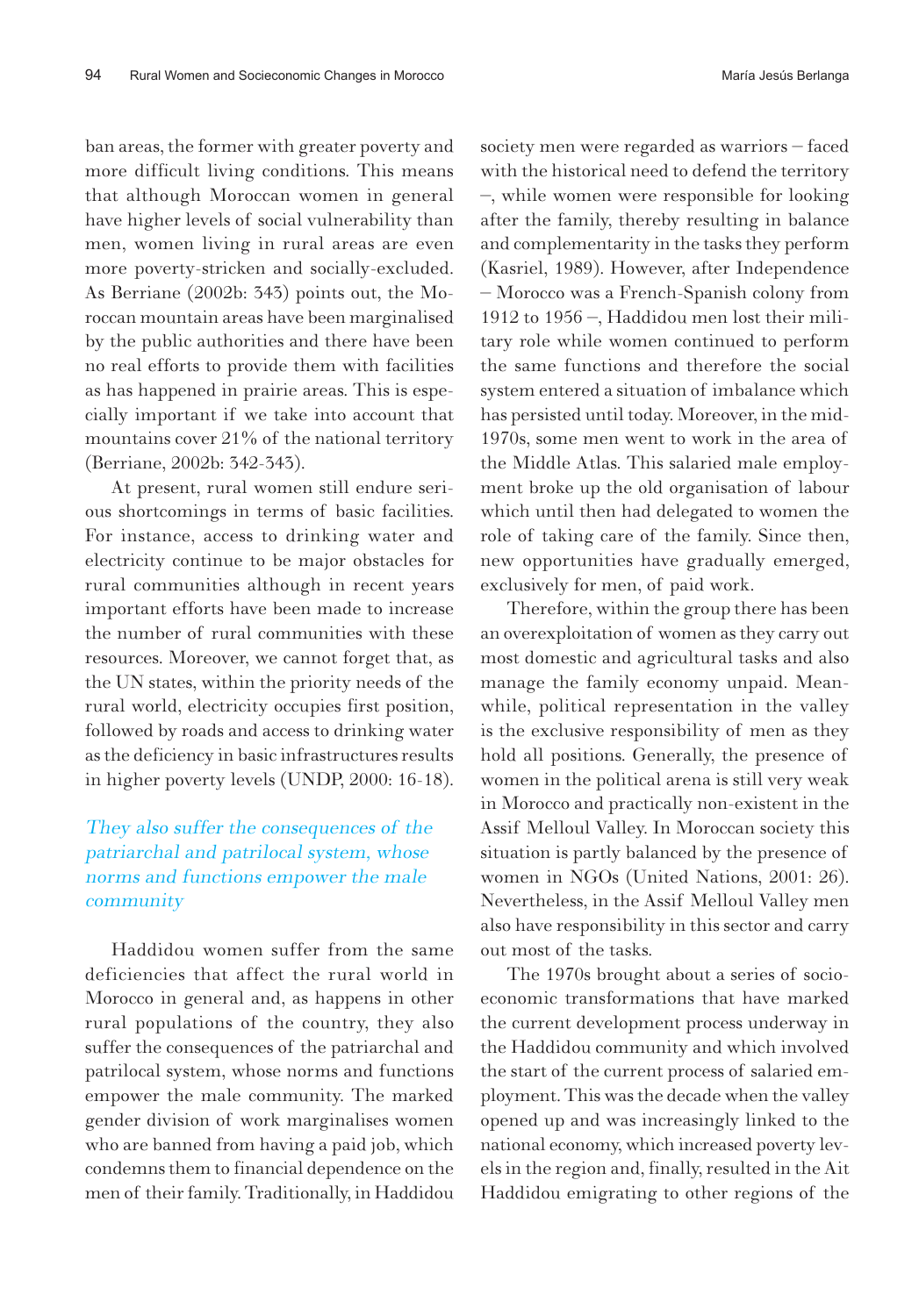

AïtYazza woman (María Jesús Berlanga). Brahim woman (María Jesús Berlanga).



country. Moreover, at that time tourism began to develop in the valley. These developments could be seen in the livestock sector as the group began a process of sedentarisation, reducing the size of the flocks although it continued to be their major means of survival. This situation hastened the destabilisation of the hitherto prevalent subsistence economy leading to the introduction of a precarious market economy, which has fostered the salaried employment process of the community but with increased social and gender inequality, with all its consequences.

We can say that the emergence of salaried employment in the Haddidou community almost exclusively affects men, as in sectors such as trade, NGOs, tourism and the administration the paid jobs created are mainly aimed at and occupied by the male population. Hence, men have incorporated to a greater extent into the economic sectors that are fully integrated into the market economy, in contrast to women, who find themselves relegated to unpaid jobs in the sectors that form part of the subsistence economy. This situation has unavoidably increased gender inequality within the group, in which the male sector clearly benefits and women are disempowered, thereby increasing their dependence on men and diminishing their social value.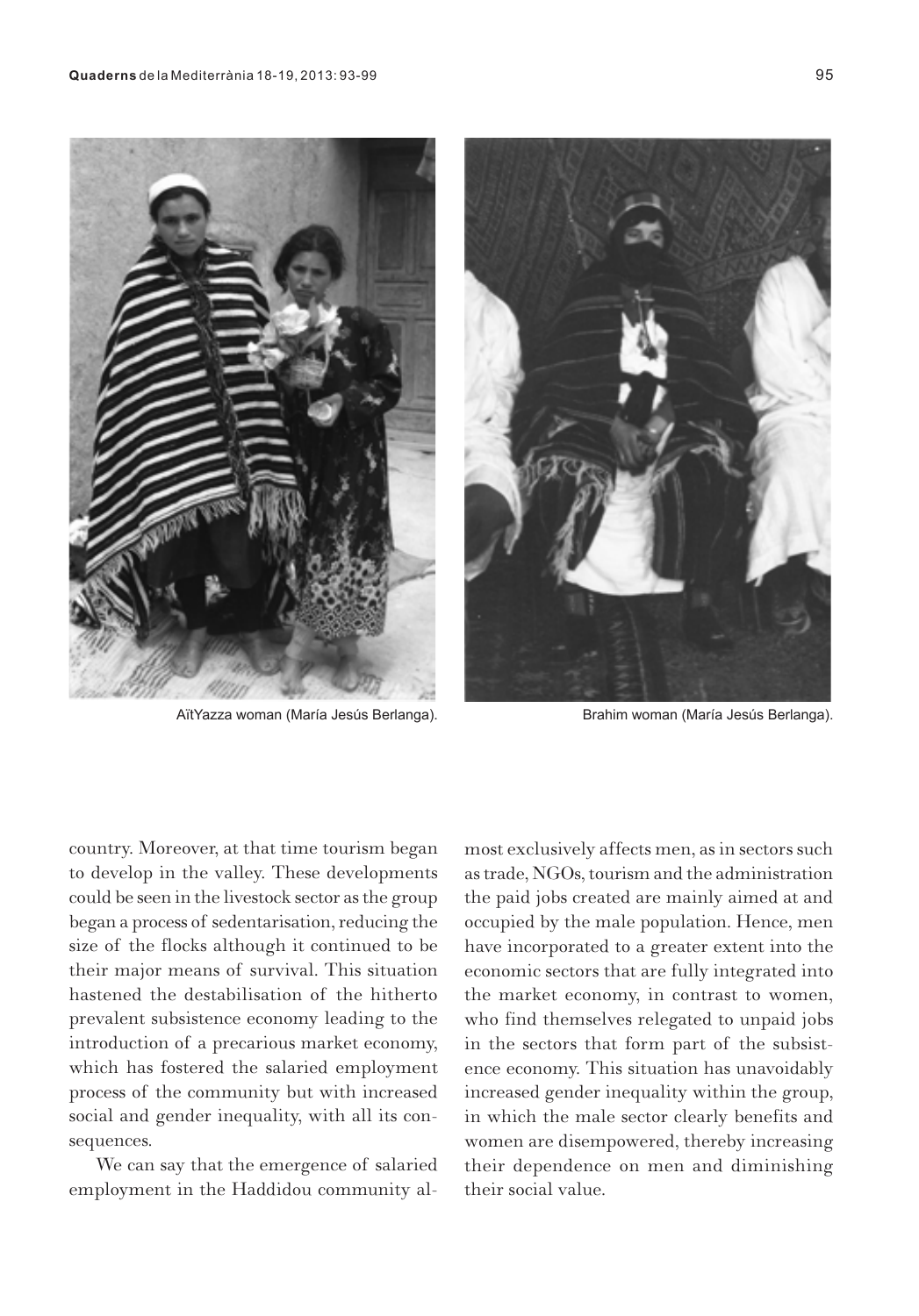## **Tourism and Gender Inequality among the Ait Haddidou**

One of the factors that have greatly transformed Ait Haddidou society in recent years has undoubtedly been tourism, an activity which began in the valley in the late 1970s, and was consolidated in the following decade. The tourism sector is imbued with a system of gender stratification as it is surrounded by constructed social processes in which gender relations are hierarchical and unequal (Kinnaird and Kothari, 1996: 95). Thus, we must take into account that tourism activity has penetrated the Haddidou community, a patriarchal and patrilocal society, in which a regulatory gender system prevails. Such rules prohibit the paid work of the women in the group, limiting their economic contribution to the subsistence economy. Moreover, they also prohibit women's contact with people from outside the community. We must also stress the fact that tourism has reached a society in which authority is only held by men, given that power and control are structured, among other factors, by gender relations.

### The tourism sector is imbued with a system of gender stratification as it is surrounded by constructed social processes in which gender relations are hierarchical and unequal

Although we previously mentioned that after the arrival of the market economy in the region women had continued with both their reproductive and productive work within the subsistence economy aimed exclusively at meeting the needs of the family group while men enjoyed salaried work with greater social value, tourism activity has consolidated this process.

One of the most important consequences of the arrival of tourism has been the appearance of a notable imbalance in terms of the gender distribution of work in the community. With the arrival of tourism in the region, men have found a new source of income, while for women it has meant an increased workload – still unpaid – as they have to add to their daily tasks those involved in this new activity. In the case of the women of those families who have benefitted more from this activity, they have been able to abandon determined agricultural tasks that were tough and concentrate on those related to tourism. For this reason, other local women receive a salary and carry out the agricultural tasks that they have left. This situation would undoubtedly result in greater and more obvious social inequality, undervaluing female agricultural tasks even more, if such a thing were possible.

Thus, the process of salaried employment, hastened by tourism itself, has mainly benefitted men while women have remained in the sphere of the unpaid subsistence economy. Women have progressively been dispossessed of their productive function, and have remained in a position of subordination. And as Kasriel rightly argues (1989: 72-73), simultaneously with these changes women have also lost part of their identity. Moreover, the system of symbols of the group, which attached great importance to the warlike prowess of men, has been transformed, giving way to a new economic rationality which has enabled the emergence of a new concept of social value based on the accumulation of goods and money. Thus, men are the great beneficiaries of these transformations of the system, improving their status within the community, while women continue to be excluded from its benefits, losing power, increasing their dependence on men and being more undervalued.

This current situation of tourism privileging men will tend to intensify over time given that most of the income derived from this new activity is being reinvested in the extension and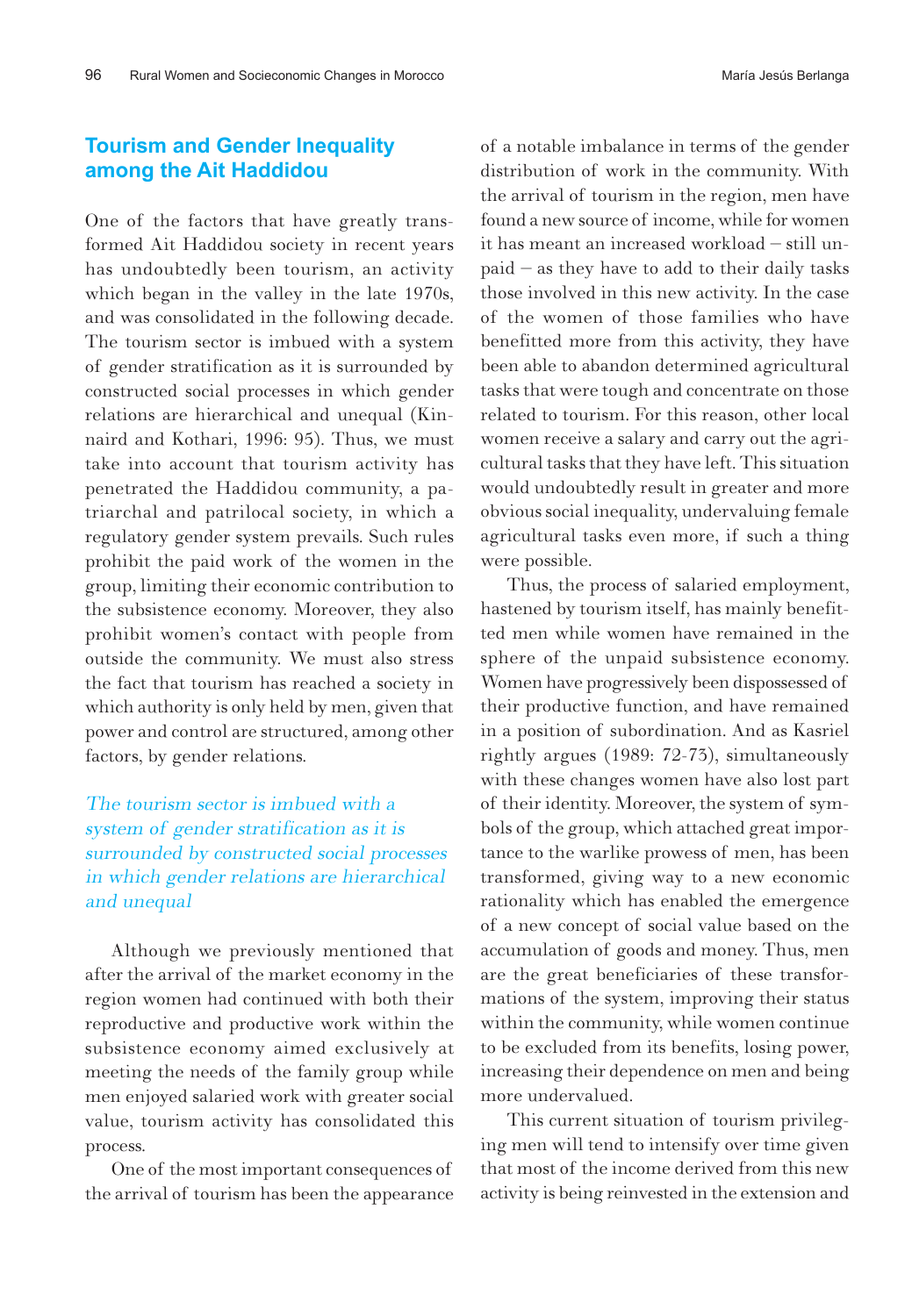improvement of the initial tourism projects, which will tend to gradually increase the profits and power of the current male owners of the tourism facilities while women will only receive their benefits indirectly, generally through the men in their families.

To this we should add that at present only men can improve their qualifications based on the training initiatives launched by NGOs, which with time will contribute to keeping women in the least qualified job positions with less social value. This process therefore becomes a vicious circle because, as Kinnaird and Hall (1996: 96) state, the best jobs are related to a higher accumulation of human capital, while women remain in a disadvantageous situation.

### Common to all these cases are the different degrees of penalisation suffered by women for breaking with what their community expects of them

However, it is also impossible to believe that women will not attempt to break this vicious circle because, although the relations of domination are revealed in the gender division of work in the tourism field, as Bourdieu (2000: 26) argues: "there is always room for a cognitive struggle over the meaning of the things in the world and in particular of sexual realities […]. The partial indeterminacy of certain objects authorizes antagonistic interpretations, offering the dominated the possibility of resistance to the effects of symbolic imposition." In fact, there have been cases of women within the community who seek to overcome these regulatory limits that prevent them from having a paid job. Tourism also means greater opportunities of independence for the female group, bearing in mind that visitors bring new values to the places they go, fostering the emergence of new aspirations for a better life. In this way, in recent years a Haddidou woman has begun

to run one of the hostels in the valley by herself and two others are working as waitresses in coffee shops in Imilchil. However, common to all these cases are the different degrees of penalisation suffered by women for breaking with what their community expects of them. In any case, this has not prevented them from continuing with their projects.

Finally, new aspirations are emerging generally resulting from the arrival of tourists in the region, which can lead to the desire of many local youths to emigrate, as happens among the Ait Haddidou. We can say that the direct interaction of local people and visitors facilitates emigration as it provides them with the necessary contacts and, in many cases, the learning of languages. Indeed, there are several cases in Assif Melloul of youths who have emigrated with the help of tourists they met when they were visiting the region. However, tourism does not only act as a platform for migration in the case of Haddidou men. Some young women are also seeking to establish contacts with visitors which can enable them to leave Morocco and improve their economic situation. Nevertheless, their strategy involves marriage with a tourist as it would be unthinkable for a Haddidou woman to leave the family home without being married. Thus, a woman from Imilchil married a Belgian visitor with whom she had three children. Each year she goes back on holiday and has become an example that many young women wish to follow. For this reason, it is not uncommon for women to openly tell the male tourist about their desire to marry or ask them to introduce them to a friend who wishes to marry them. This is clearly relevant in Haddidou society, in which women have traditionally remained anchored to the territory while men go out to work or conduct their personal business in nearby towns. Although this situation is surprising in this society, which reveals the gradual process of transformation underway within it, it is even more surprising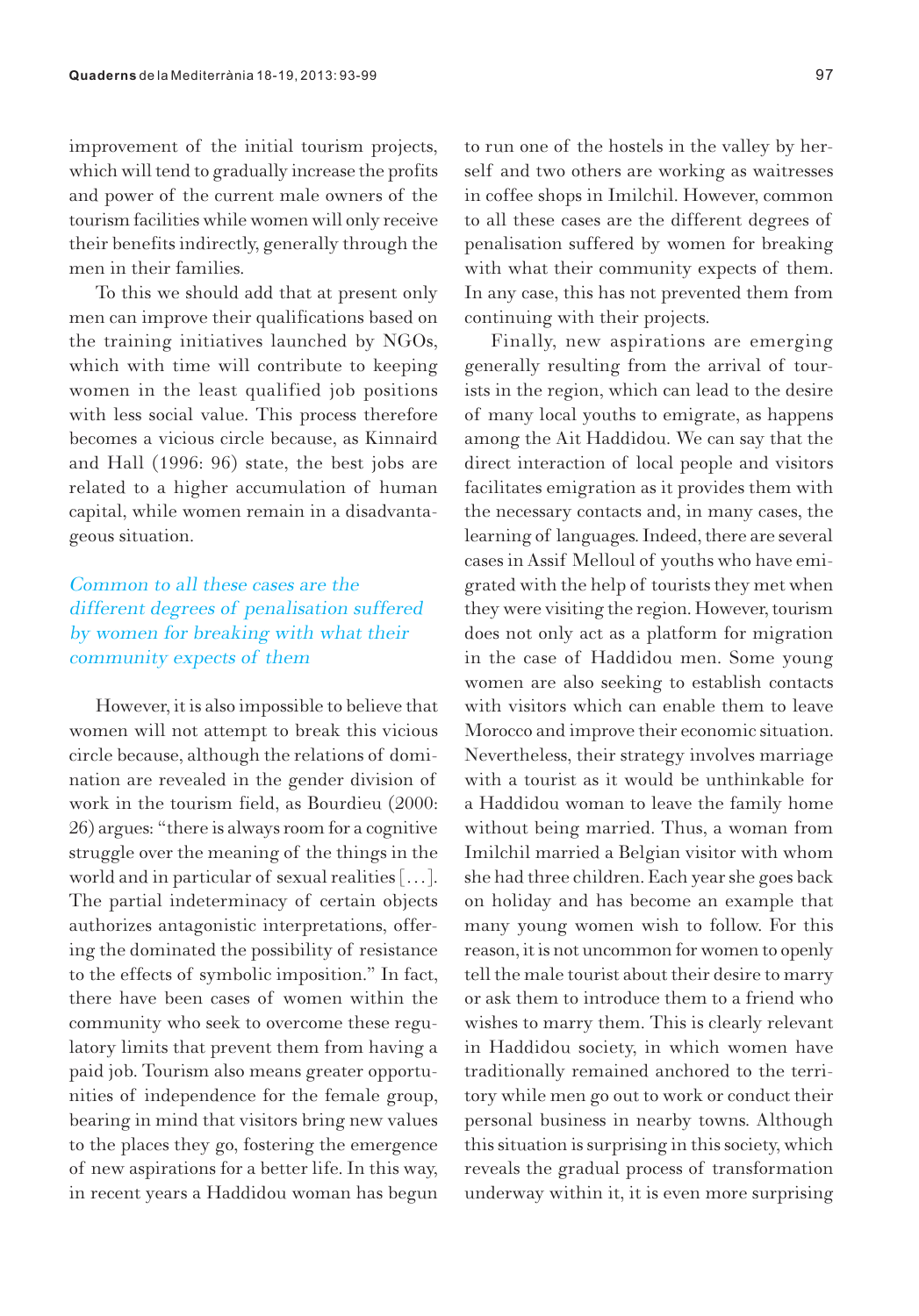that some tourist agents wish to send their young daughters to Europe so that they can learn languages from tourists who have become friends and have offered to help. Thus, hopefully the next generation of Haddidou women will have access to jobs and sectors which until now have been denied to them.

#### **Conclusions**

The Haddidou community has been immersed in a process of profound transformations, mainly from the 1970s when salaried employment began and which, since then, has benefitted the male community. Haddidou women continue to be linked to unpaid work within the subsistence economy, which has condemned them to financial dependence on the men of the group.

The arrival of tourism in the region has consolidated this process even more. Paid jobs in the sectors are carried out by men while for women it has only meant an increase in their workload.

However, the emergence of new factors of change, such as television, Internet or tourism, has enabled women's access to new values coming from abroad. This has resulted in the appearance of new aspirations within the female group. Tourism enables the establishment of personal relations with the outside world and learning languages, which in the midterm could become an efficient platform for emigration. Moreover, the appearance of women who have started paid work in the tourism field – although they are still few and are being penalised by their community due to the transgression that this involves – leads us to believe that this phenomenon will extend to other women in the future.

This process has fostered a dynamic of socioeconomic destructuring in the group, which was previously relatively egalitarian and in which conflicts of interest were resolved within

it. The arrival of an incipient market economy in the region has entailed new forms of social inequality, such as the increase in gender inequality and greater social fragmentation while favouring growing individualism. This removes power from the community as such, which is increasingly fragmented and must respond to diverging interests.

Individualism is gradually replacing the traditional forms of community organisation, which will contribute to the degradation of the socio-cultural system of the group and to its fragmentation as a community

The result of all these transformations on the daily life of people is that individualism is gradually replacing the traditional forms of community organisation, which will contribute to the degradation of the socio-cultural system of the group and to its fragmentation as a community. This process may finally influence women because men have more of their own ways and strategies to escape or dilute the effects of the changes underway. However, part of the female group will inevitably start experimenting with new individual alternatives that help them escape the situation of vulnerability in which they currently find themselves, such as emigrating or receiving a salary for their work, even though this means the transgression of the traditional community norms. The fundamental question is what price women will have to pay to benefit from the changes and, above all, how far the cost will match the level of the improvements they manage to achieve.

#### **References**

BERRIANE, M., "Le tourisme au Maroc", in J.F. TROIN et al., Maroc. Régions, pays, territoires, Paris, Maisonneuve & Larose, 2002, pp. 322-324.